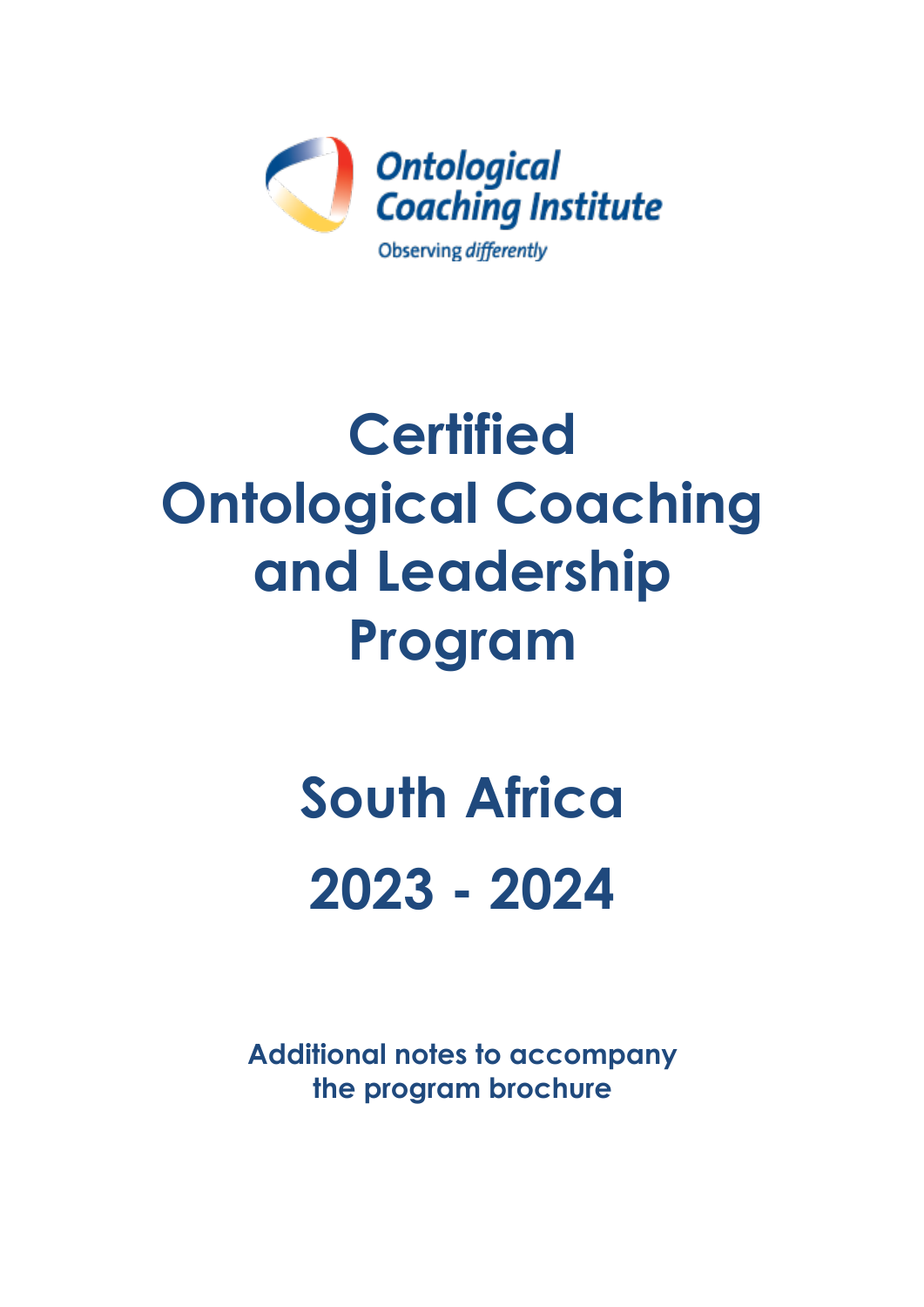#### **Dates, pre-requisite and nature of participation**

The Certified Ontological Coaching Program is an 18-month program consisting of three semesters.

Semester 1 31 January – 8 July 2023 Semester 2 31 July – 25 November 2023 Semester 3 24 January – 27 July 2024

Each semester is referred to as a Level in the program, with participants progressing through Levels 1, 2 and 3 to be assessed as being competent as an Ontological Coach.

The program is fully accredited as a Level 2 (previously named ACTP) course by the International Coach Federation.

#### **Pre-requisite for participation:**

Ontological Coaching Institute's 3-day *Ontological Coaching and Leadership in Action* workshop (either prior to 31 January or 31 January – 3 February 2023).

#### **Participation involves the following:**

- attendance and full participation at 9 in-person conferences: three each in Levels 1,2 and 3;
- constructive engagement in learning/study group meetings with fellow participants (which can be in-person and/or phone and/or Zoom) every 2-3 weeks;
- regular conversations with program leaders by phone and/or Zoom;
- successful completion of all assignment work;

A more detailed appreciation of the nature of participation can be gaining from reading Participating in Level 1.

#### **Participating in Level 1**

The methodology and practice of Ontological Coaching is based on a robust and coherent body of knowledge. Like any profession, developing competence as an Ontological Coach requires a sound conceptual and practical understanding of the underlying theoretical body of knowledge.

The essence of Level 1 is gaining a solid working familiarity with an ontological approach to language and its application in coaching and everyday conversations. This enables the coach to clearly and succinctly introduce ontological distinctions on language into the conversation.

While the emphasis in Level 1 is on moving towards competence in the application of distinctions in the domain of language, the domains of emotions and the body are not neglected and are constantly referred to.

Through assignments and discussions with fellow participants and program leaders, participants gradually develop a deeper theoretical and practical familiarity with the application of an ontological approach to language in a variety of ways.

*Reading, discussing, and reporting on specific papers on language which involves*:

- reading each paper twice;
- discussing and listening to others' responses and perspectives each the paper
- in learning / study group conversations; and
- reporting on your response to the paper as part of assignment work.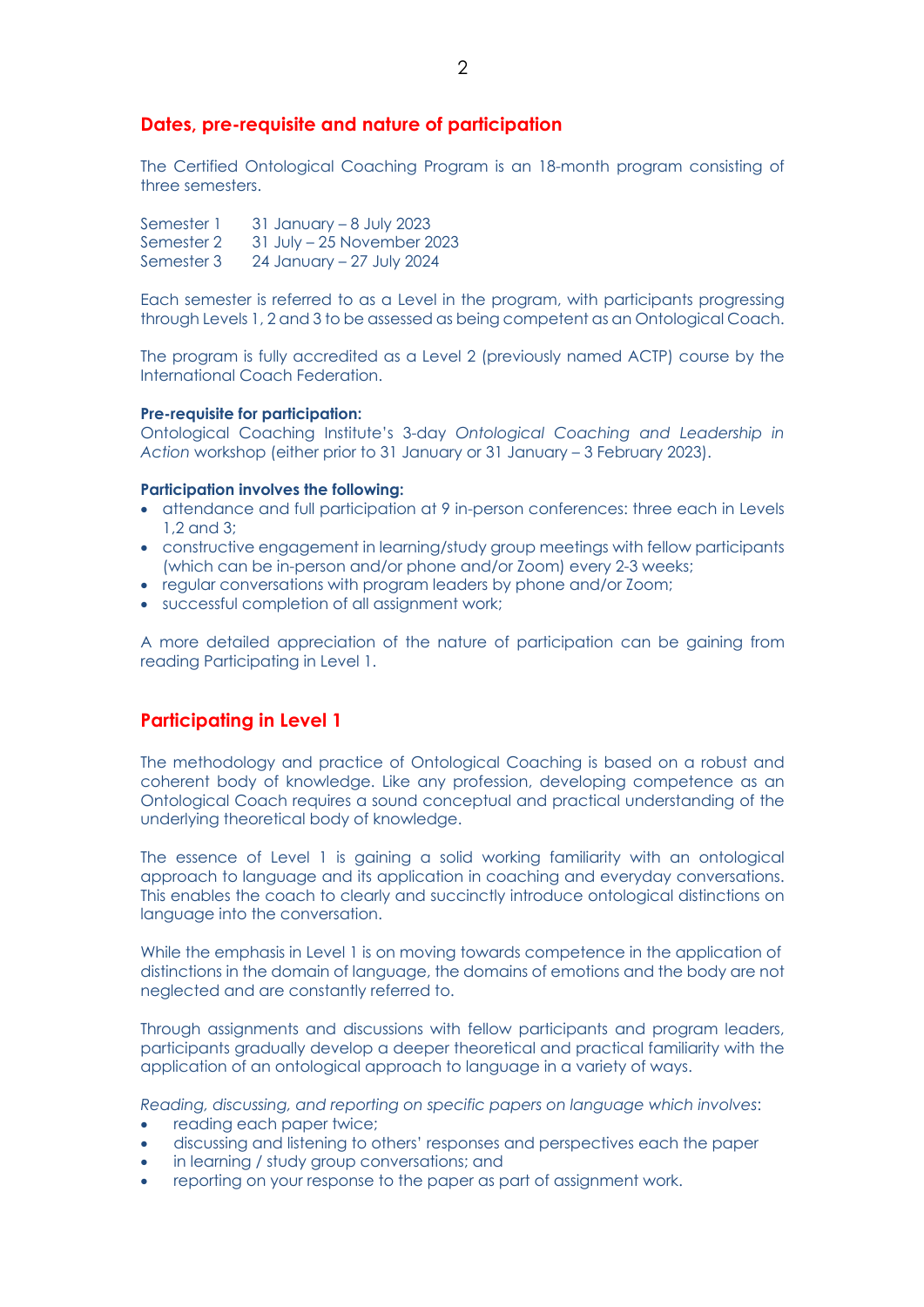*Conducting three mini-seminars on different aspects of language*

- Leading and reporting on sessions of approximately 90 minutes on specific ontological distinctions on language.
- This is done with a small group of participants outside the course (eg, work colleagues, friends, family), seeking to engage them in the practical everyday
- relevance of these distinctions.
- Support from course leaders is available in the design of these sessions.

*Group project to conduct a one-day public workshop on the theme of "Using Language to Generate More Constructive Realities"*

- The rationale of the three mini-seminars and the one-day workshop is that doing is learning.
- Leading the mini-seminars and the workshop means that participants need to "be across" the distinctions to be able to explain them clearly and constructively engage participants in the practical relevance of ontological distinctions on language.
- Participants also use ontological distinctions on language in working collaboratively to organise workshop logistics and their respective roles in the workshop.

#### *Keeping a Linguistic Diary*

*Continual coaching practice throughout the semester to integrate an ontological approach to language into coaching*

\*\* An average of 7 hours per week throughout the semester is required \*\*

#### **Dates and locations of in-person Conferences**

Materials to commence assignment work are provided at the Opening Conference for the course.

#### **Whole group conferences**

All participants will be required to be together at 7 of the 9 conferences, which will be held in Cape Town and Johannesburg. Apart from the Level 1 Opening Conference and the Closing Conferences for Levels 1 and 2, the location of each conference will be decided when the proportion of participants from each city is known. The 7 conferences, their dates and locations are:

- Level 1 Opening Conference (4 days) 31 January 3 February 2023
- Mid-Level 1 Conference (2 days) 24 25 April 2023
- Opening Level 2 Conference (4 days) 31 July 3 August 2023
- Mid-Level 2 Conference (2 days) 20 21 October 2023
- Opening Level 3 Conference (4 days) 24 27 January 2024
- Mid-Level 3 Conference 19 20 April 2024
- Closing Level 3 Conference 25 27 July 2024

#### **Smaller group conferences**

These are the Closing Conferences for Levels 1 and 2 (4 days for each conference).

The Closing Level 1 and Level 2 Conferences will be held locally because they require course participants to collaborate in small groups (of up to 4 people) on a project to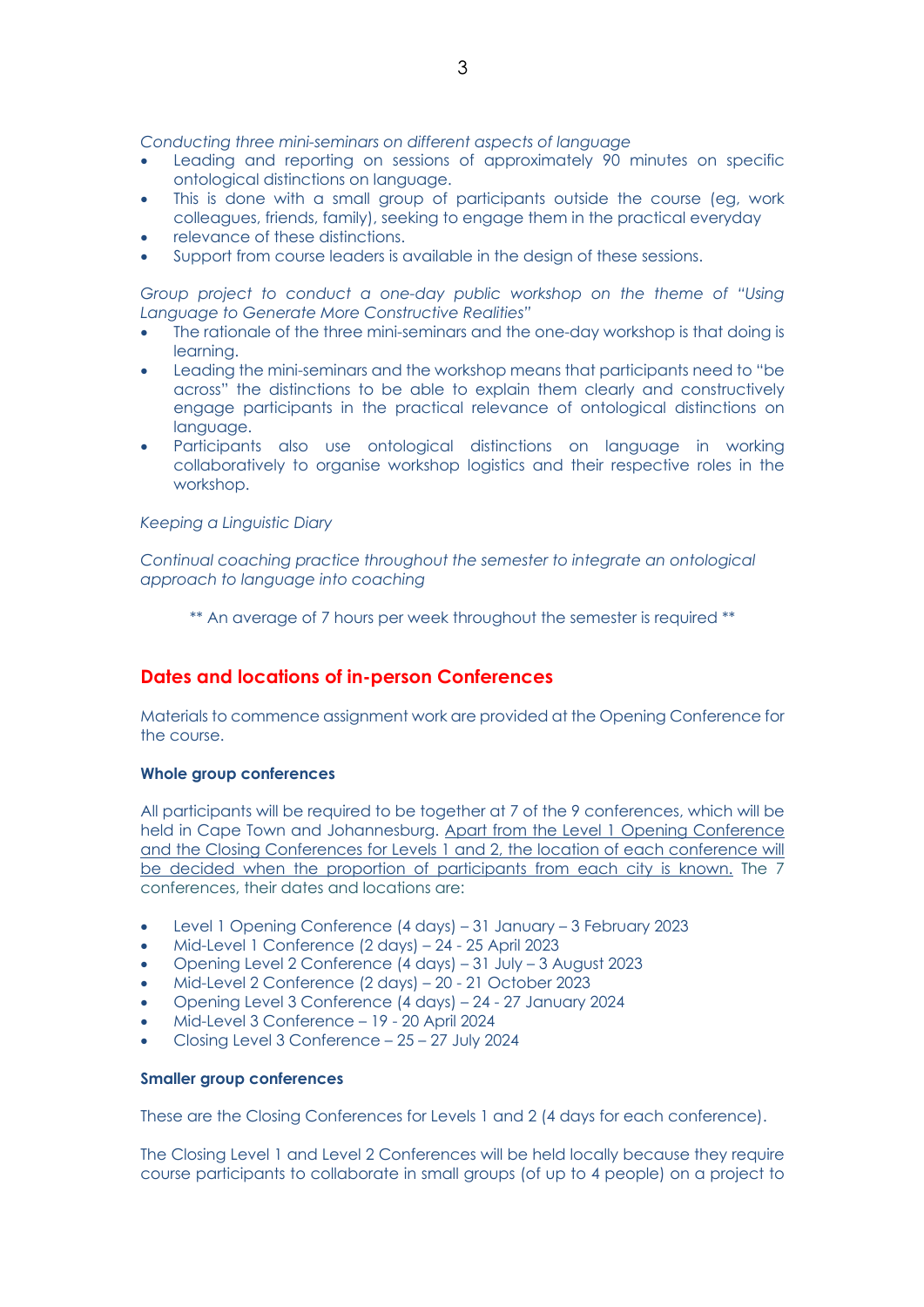4

jointly present a one-day "public" workshop for people not in the course. This means finding interested personnel to attend and working together to coordinate marketing, logistics and presentation. Full support from program leaders is provided, including sessions during The Mid-Level 1 and Mid-Level 2 Conferences.

Dates for the Closing Level 1 and Level 2 Conferences are:

- Closing Level 1 Conference (4 days) 27 June 1 July 2023 (Joburg) 4 8 July, 2023  $[CI]$ ;
- Closing Level 2 Conference (4 days) 21 25 November 2023 (two conferences to run concurrently in CT and JBG).

## **Overview of the Different Components of Level 1**

In this section we want to provide you with an overview of the various dimensions of your participation in Level 1. These have been designed to provide a variety of contexts and experiences in which learning can occur, seeking to engage you in your preferred ways of learning, and also to extend you beyond those.

## **1. Reading articles in a text**

For the first four assignments we would like you to explore the notion of the post-modern world through a series of short articles. These are contained in the book *The Truth About The Truth,* edited by Walter Truett Anderson.

In asking you to read the articles we want to provide you a brief glimpse of some of the key writings which have (i) been an important part of the recognition that we are coming to the close of a major historical era and (ii) played a major role in the emergence of a different mindset and worldview of the times in which we are living.

## **2. The papers**

All the papers have been especially written for this program. They are central to the course, and the focal point for learning / study group meetings. Each paper deals with a different aspect of the ontological work within the overall theme for the level. Thus, in Level 1 the focus is on different aspects of the linguistic nature of human existence and how these relate to both everyday living and to *Ontological Coaching.*

We ask you to read each paper twice. This is important, for much more can become apparent on the second reading when there is a basis of familiarity to read from.

We assess that your learning / study group discussions are a vital part of gaining the most from the papers and seeing how the distinctions apply in everyday living. Much can be gained from conversing with others about their understanding of the key distinctions within each paper.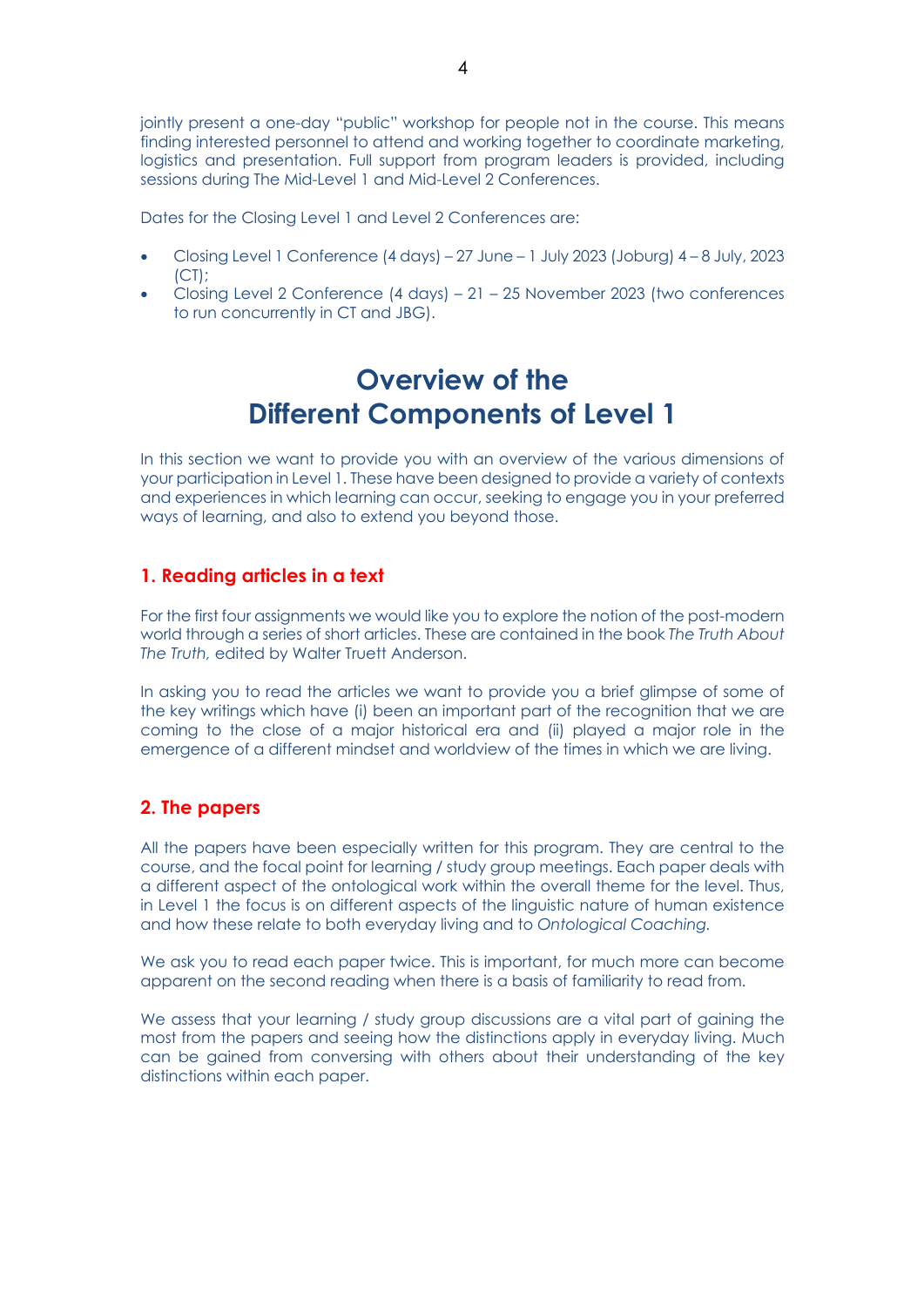#### **3. Audience sessions**

This is where we ask you to conduct mini-seminars with people not in the course. An important underlying premise of the course is that learning and knowing is action based. Conducting audience sessions is an essential feature of this, for to "teach" something requires a deeper level of understanding that conversing about it in a learning/ study group and writing up an assignment response.

We suggest you design your sessions to be up to two hours, in order to allow plenty of time for engagement by your participants. In your sessions we want you to do more than simply tell people about the distinctions you have been working with. We want you to "show" them by designing contexts in which they can come to not only have an intellectual understanding of the distinctions, but also how they relate to their everyday living. In other words, we want your sessions to be of practical benefit and value to your audience members.

In this level we want you to conduct sessions that explore the following themes:

- listening,
- the specific linguistic acts of declarations, requests, promises and offers, and
- assertions and assessments, and grounding assessments.

Working through these sessions is an important prelude to conducting a one-day public workshop as part of the Closing Conference.

## **4. Mid-Level Conference**

This is a three-day conference that occurs about 10 weeks into the first semester. The conference is designed to:

- review in detail the material covered in the Ontological Coaching in Action workshop and address questions,
- discuss questions and provide clarifications arising from Assignment 1-4,
- introduce the body learning practice that is an integral part of assignment work and course participation,
- prepare for the public workshop that comprises a central component of the Closing Conference,
- review the basic coaching structure and related set of questions,
- engage in extensive coaching practice, and
- become familiar with the guidelines for observing and providing feedback on coaching conversations.

## **5. Linguistic diary**

Towards the end of this level (Assignments 6 and 7) we ask you to deepen your awareness of the operation of the linguistic acts in everyday life. We want you to systematically observe and record how you and others use these acts in everyday conversations, and what is generated from this use. As a result of your assignment work, audience sessions and regional conference experience we assess that you will be wellplaced to be an acute observer of these facets of language and their impact of conversations and relationships.